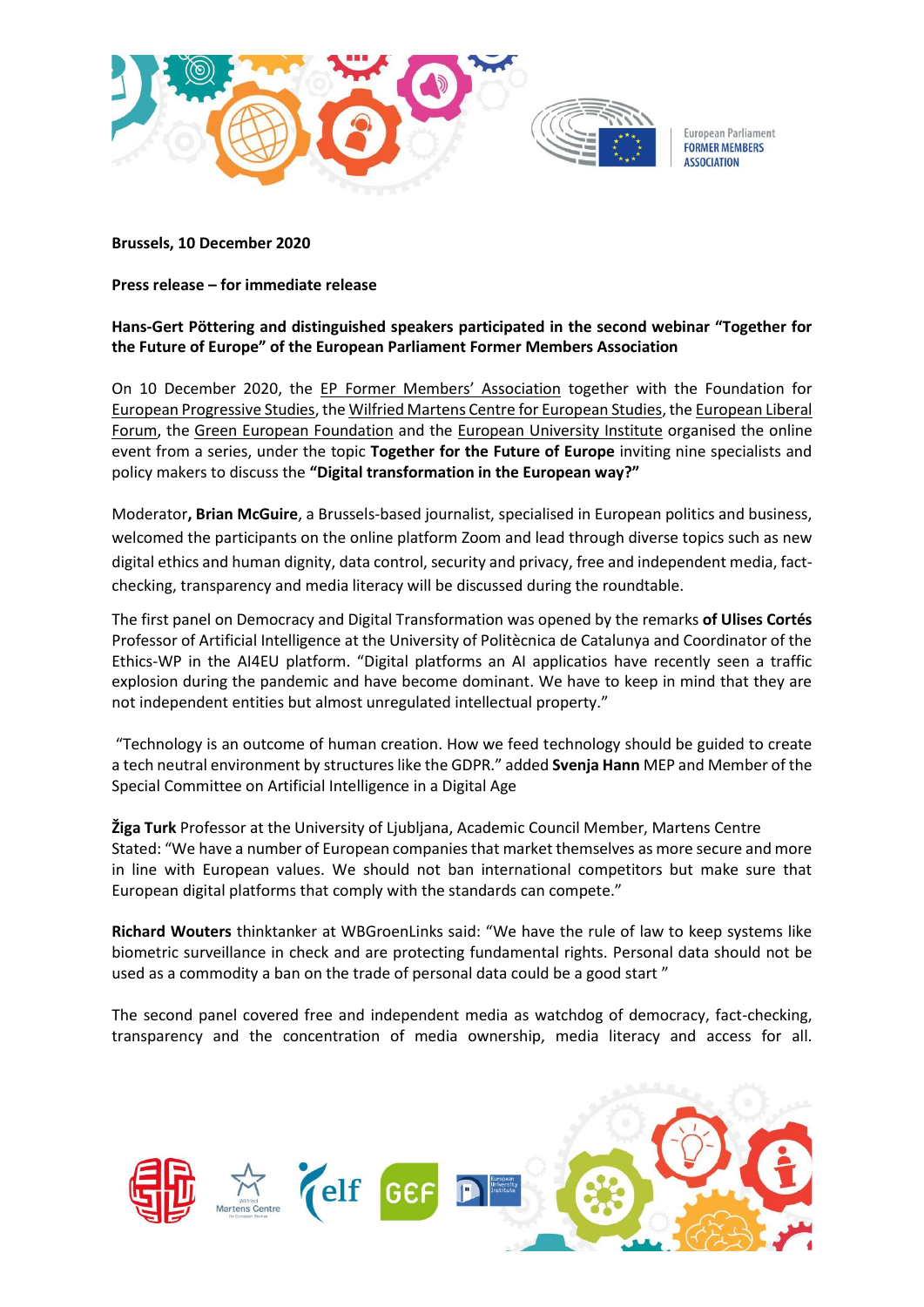

On the issue of data control, **Michał Boni** Former MEP, EPP Group, Senior Research Associate at the Martens Centre, urged to focus on two key elements: "who owns data and what are the regulations to sell it. This is the conversation that will follow us in the future."

Dr. **Elda Brogi**, Scientific Coordinator of the Centre for Media Pluralism and Media Freedom at the European University Institute (EUI) said "we need a healthy information diet; the time is there to make this leap towards a new way of feeding democracy. In order to safeguard democracy, we have to think of new business solutions and regulatory solutions."

"We need to support local medium sized press and find a new investment mechanism" added **Maryia Sadouskaya-Komlach,** team Lead Eurasia at Free Press Unlimited in the Netherlands and is a nonresident fellow of Center for European Policy Analysis.

**Guillaume Klossa** author of EC report "Towards European Media Sovereignty, an industrial strategy to leverage data, algorithms and artificial intelligence", advocated the importance of the upcoming Action Plan to support recovery and transformation of the media. "The action plan will provide a transnational multilingual platform and shape regulation that insures a strong digital media single market."

**Peter Kreko** director of Political Capital stated: "Disinformation is spread out by the state itself and pro governmental media. We have to let go of institutional naitivité and tackle address this issue"

To finalise all the panellist agreed that human rights and the rule of law is the essence of what it is to be European and that these ethics should be reflected in the future of a digitalized Europe. Tech morality and a European values driven digital strategy are essential in the discussion concerning digital media and data.

The event was broadcasted on Zoom and Facebook live. A large number of people participated and they animated the debate with their numerous questions.

We would like to thank all the speakers of the event for their great input to the discussion and this very successful first online webinar together.

## **About the FMA**

The Former Members Association of the European Parliament was founded in 2001. The principal aims of the Association are to foster relationships between former Members by editing a quarterly bulletin